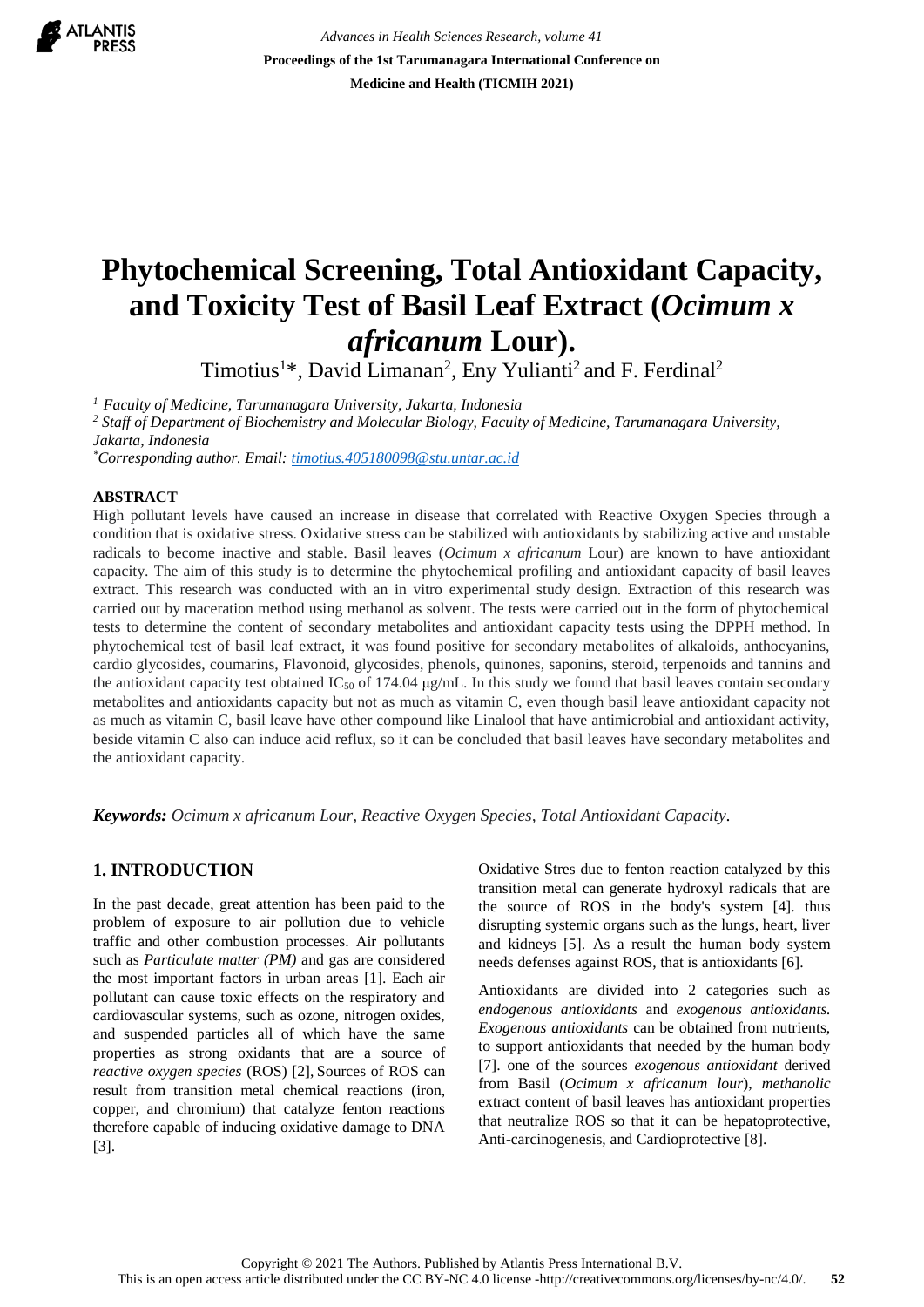Basil belongs to the family *Lamiaceae* which is a plant used as a foodstuff. In addition, empirically basil is used for complementary foods, skin diseases, antifungals and antiemetics [9].

Basil leave is a part of basil that known to have a high phenolic content that encourages the author to conduct further research on the antioxidant ability of basil leaves.

# **2. MATERIAL AND METHOD**

This Experimental research using basil leave extract to be test on phytochemical test based on Harborne as reference and antioxidant activity with DPPH method. Basil leave collected as much as 700 grams thereafter this leave be dried to obtain 100 grams of simplicia after that, the simplicia macerated using methanol solvent and then evaporated using rotatory evaporator therefore will produce extract weight as much as 14.59 gram and the yield was 14.59 %. With the equation below:

%Yield = 
$$
\frac{\text{Extract weight}}{\text{Dried weight}}
$$
 x 100% (1)  
=  $\frac{14.59}{100}$  x 100% (2)

With the basil leaves extract, we tested the sample to test the phytochemical content that used mayer and dragendroff to find the alkaloid, NaOH to find anthocyanin, betacyanin, and flavonoid, keller-kiliani to find cardio glycosides, NH3 to find coumarin, *Modified* Borntrager to find glycosides, folin ciocalteau to find phenols, H<sub>2</sub>SO<sub>4</sub> to find quinone, Foam test to find saponin, Liebermann-Burchard to find steroid, salkowski to find terpenoid, *ferric-chloride* to find tannins.

Antioxidant capacity test (DPPH) using Blois Method. Once the absorbance data of each concentration that has been measured by genesis 30 vis spectrophotometry, the amount of absorption resistance can be calculated through the average absorbance in tubes A and B with the formula:

mean sample absorbance =

Absorbance A+Absorbance B (1)

$$
2 \t(2)
$$

% Inhibition is a large percentage of the sample's ability to inhibit the absorption of free radicals, which in this case is used as DPPH radicals.

Control absorption is defined as the result of absorption of DPPH solution with a concentration of 50 μM at maximum wavelength. Meanwhile, the average absorbance of the sample is the result of the absorption of the sample in accordance with the concentration of each sample that has been given radical DPPH 50 μM at the maximum wavelength. The graph (*simple* 

*scatter)* is then created according to the data that has been obtained between the concentration (x axis) and %inhibition (Y axis) and note the formation of linear lines, the result of the value  $\mathbb{R}^2$  and its linear regression equation  $(Y = aX + b)$ . After that data is collected by measuring basil leave extract levels through antioxidant activity of DPPH method. Measurement antioxidant activity used Genesys 30 vis spectrophotometer by Collect the sample absorbance value.

Data are expressed as mean standard error of the mean. and presented in the form of tables and graphs. All statistical analysis were performed using GraphPad Prism v. 9.0 (GraphPad Software, San Diego, CA). p-value of  $< 0.05$  was considered statistically significant.

# **3. RESEARCH RESULTS**

## **Phytochemicals of Basil Leave Extract**

Based on the results of qualitative phytochemical tests basil leave extract obtained that this extract contains alkaloids, anthocyanins, cardio glycosides, coumarin, flavonoids, glycosides, phenolic, quinine, saponins, steroids, terpenoids, and tannins (Table 1). But no betacyanin compounds were found.

## **Total Antioxidant Capacity of Basil Leave**

| Phytochemical       | Extract | Method/Reagen              |  |
|---------------------|---------|----------------------------|--|
| Alkaloid            | $^{+}$  | Mayer/Wagner               |  |
| Antosianin          | $^{+}$  | <b>NaOH</b>                |  |
| <b>Betasianin</b>   |         | <b>NaOH</b>                |  |
| Kardio<br>glikosdia | $^{+}$  | Keller Kiliani             |  |
| Kumarin             | $^{+}$  | NaOH $\&$ Kloroform        |  |
| Flavonoid           | $+$     | <b>NaOH</b>                |  |
| Glikosida           | $^{+}$  | <b>Modified Borntrager</b> |  |
| Fenolik             | $+$     | Foil Ciocalteau            |  |
| Kuinon              | $^{+}$  | $H_2SO_4$                  |  |
| Saponin             | $^{+}$  | Foam                       |  |
| Steroid             | $^{+}$  | Liebermann                 |  |
|                     |         | <b>Burchard</b>            |  |
| Terpenoid           | $^{+}$  | Salkowski                  |  |
| Tanin               | $^{+}$  | Ferric Chloride            |  |

 **Table 1.** Phytochemical Screening of Basil Leaf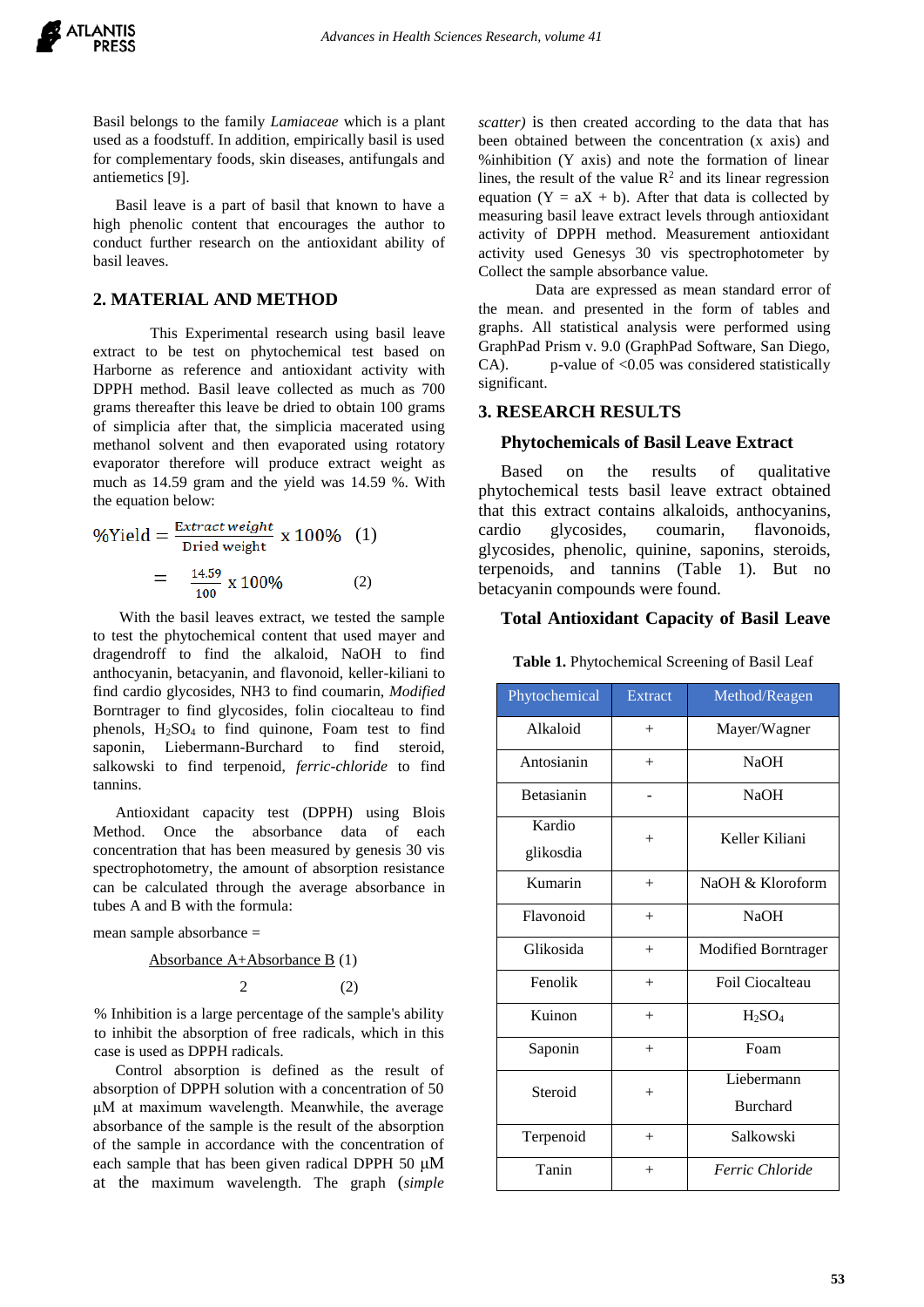

# **Extract**

The absorbance of the test was determined by using ethanol extract *ocimum* x *africamum lour* weighed as much as 25 mg and dissolved with a solution of methanol in a measuring flask of 25 mL, so that the stock obtained with a concentration of 1000 μg /mL. Then dilute with a solution of methanol so that a concentration of 100, 200, 300, 400 μg/mL in a measuring flask of 10 mL, then stirred until evenly. To find out the required volume according to the specified concentration, the formula M1. V1 = M2. V2 is used. Prepare 4 test tubes and done duplo, so it takes 8 test tubes in total.

| Tabel 2. Antioxidant Capacity of Basil Leaf Extract |  |  |  |
|-----------------------------------------------------|--|--|--|
|-----------------------------------------------------|--|--|--|

| Concentration | Absorbance         | Inhibition | $IC_{50}$    |
|---------------|--------------------|------------|--------------|
| $(\mu g/mL)$  | $(516 \text{ nm})$ | percentage | $(\mu g/mL)$ |
|               |                    | (% )       |              |
|               |                    |            |              |
| 100           | 0,431              | 30,484     |              |
| 200           | 0,261              | 58,548     | 174,04       |
| 300           | 0,112              | 88,742     |              |
| 400           | 0,071              | 88,226     |              |

Using aluminum *foil* to wrap the entire test tube without exception. Prepare a 2 mL *microtube* tube for each extract sample concentration and then insert it into the *tube* until it is slightly full for easy sampling when DPPH is added. Into the test tube taken as much as 0.5 mL sample from microtube using micropipettes then inserted into the test tube according to their respective concentrations that have been determined earlier. Then added 3.5 mL of DPPH stock solution, after that stirred using *vortex* until well mixed, then incubated in a dark room with room temperature for 30 minutes. After 30 minutes, the absorbance is searched using a 30 vis genesys spectrophotometer. The calibration curve is based on the relationship between the concentration of basil leaves extract and the results of the calculation of the percentage of inhibition.

Maximum wavelength of DPPH is 516 nm with the maximum absorbance obtained is 0.620 nm. The absorbance value of each basil leave extract concentration (*Ocimum x africanum lour*) is read using a Uv-vis spectrophotometer at a wavelength of 510 nm and is calculated percent (%) inhibition of each concentration from (Table 2) then created curves and searched for linear equations. From the percentage value of inhibition obtained, a straight-line graph will be formed so that there is a linear equation  $y = 0.1974X +$ 15.645 with  $R^2 = 0.933$  (Fig 1). This equation is used to

find  $IC_{50}$  capacity of total antioxidant basil leave extract and obtained IC<sub>50</sub> basil leave extract was 174.04  $\mu$ g/mL.

# **Antioxidant Capacity of Vitamin C**

The standard antioxidant capacity was determined by using vitamin C (ascorbic acid) by means of ascorbic acid 0.01 grams dissolved in a solution of methanol up to 100 mL. Then a stock with a concentration of 100 μg/mL will be formed. After that the dilution of ascorbic acid is done by taking stock as much as 0.2 mL, 0.3 mL, 0.4 mL, 0.5 mL, and 0.6 mL in measuring flask and dissolved with methanol up to 10 mL in all five stocks. Obtained concentrations of 2 μg/mL, 3 μg/mL, 4 μg/mL, 5 μg/mL, 6 μg /mL,respectively. Then take 3.5 mL of DPPH and added as much as 0.5 mL of ascorbic acid is piped on each dilution. Performed incubation for 30 minutes in a dark enclosed room at room temperature. After that, the absorbance is read at optimal wavelengths using a 30 vis genesys spectrophotometer. The calibration curve is based on the relationship between the concentration of ascorbic acid and the result of the calculation of the percentage of inhibition.

|  |  |  |  | <b>Table 3. Standard Levels of Ascorbic Acid</b> |
|--|--|--|--|--------------------------------------------------|
|--|--|--|--|--------------------------------------------------|

| Concentration           | Absorbance | Inhibiton                      | $IC_{50}$    |
|-------------------------|------------|--------------------------------|--------------|
| $\overline{(\mu g/mL)}$ | (516 nm)   | percentage<br>$\overline{(%)}$ | $(\mu g/mL)$ |
| 2                       | 0,346      | 26,85                          |              |
| 4                       | 0,288      | 39,11                          |              |
| 6                       | 0,213      | 54,96                          |              |
| 8                       | 0,152      | 61,86                          | 5,40         |
| 10                      | 0,086      | 81,81                          |              |

Each concentration of vitamin C that has been mixed with DPPH is read using uv-vis spectrophotometer (Table 3). Once absorbance is obtained per concentration, it is calculated as percent (%) inhibition then made a standard curve and looked for linear equations. From the result of the percent inhibition obtained, a straight-line chart will be formed so that there is a linear equation  $y = 6.934X + 12.52$  and the value  $R^2 = 0.9988$  (figure 2). This equation is used to find ic value  $_{50}$  and obtain IC<sub>50</sub> of vitamin C was 5.40 μg/mL.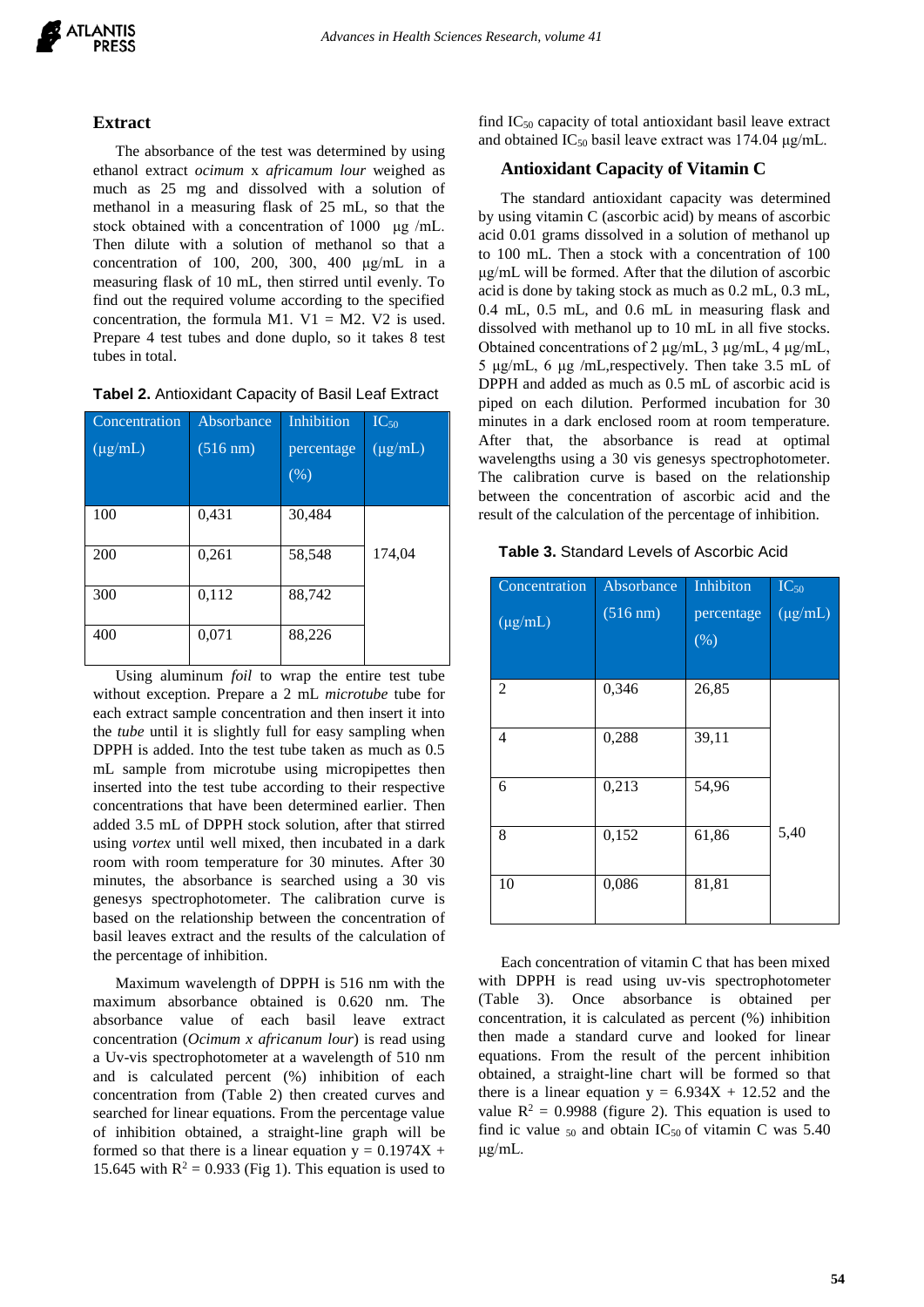#### **4. DISCUSSION**

## **Phytochemical Screening**

In the results of research on basil leaf extract during quantitative phytochemical screening test showed that basil leaves(*Ocimum x africanum lour*) compounds such as alkaloids, anthocyanins, cardio glycosides, coumarins, flavonoids, glycosides, phenolic, saponins, quinone, steroids, terpenoids, and tannins are in line with research conducted ononamadu et al [11], basil with species *Ocimum canum* containing saponins, phenolics, flavonoids, tannins, carotenoids, triterpenes, glycosides and alkaloids. According to Leila et al [12] *Ocimum basilicum L* contains steroids and Anthocyanins. According to Borah et al [13] *Ocimum Sanctum* contains *cardiac glycoside, quinone, and saponins.*

#### **Total antioxidant capacity Test**

In this study, researchers conducted a total capacity test of antioxidants using DPPH and the ingredients used as a standard comparison is vitamin C (ascorbic acid). The curve of vitamin C has a value of R2= 0.9983 so that it gets a linear equation  $Y = 6.935 \times X + 12.52$ . From the equation, IC50 vitamin C was obtained at 5.40 μg/mL. Dpph test curve of basil leaves extract has R2= 0.933 so that linear equation  $Y = 0.1974X + 15.645$ . From the equation, IC50 was obtained at 174.04 μg/mL. Based on the results of the DPPH scavenging assay test by measuring IC50 basil leaves extract, IC50 of basil leave was 174.04 μg/mL. When compared to IC50 of vitamin C which has a value of 5.40 μg/mL, it can be seen that vitamin C has a higher potential to reduce free radicals because the smaller IC50 indicates the higher the total capacity of antioxidant ingredients. Based on Blois [14] criteria, IC50 values of 150-200 μg/mL indicate weak total antioxidant and active capacity [15]. There is little difference with research conducted by Herani et al [15], antioxidant levels in Ocimum basilicum leave extract of 141.59 μg/mL, this difference is due to different species and different solvents used. Although basil leaves have a lower total antioxidant capacity than vitamin C It must be considered that Vitamin C can induced acid reflux that are not suitable for the people with Gastroesophageal reflux so basil leaves can be the solution for this, beside that basil leave not only contain antioxidant but also contain Linalool and citral which are terpenoid groups that have antioxidants capacity antimicrobials activity and widely used as cosmetic Ingredient [16].



**Figure 1 DPPH test of Basil Extract**

#### **Vitamin C as comparison standarts**

The results of absorbance measurement of each concentration of vitamin C and % inhibition using the UV-Vis spectrophotometer tool and created a linear equation curve to obtain the IC50. From the standard curve that is obtained linear equation  $Y = 6882 \times X + 1$ 12.62 and value  $R2 = 0.9988$  obtained  $IC_{50} = 5.40$ μg/mL.



**Figure 2. Standard Curve of Ascorbic Acid**

#### **5. CONCLUSION AND SUGGESTION**

Based on the results and discussion on the study of antioxidant capacity test of basil leaf extract, *Ocimum x africanum lour* then obtained conclusions in the below that:

1. Basil leaves have compounds such as alkaloids, anthocyanins, cardio glycosides, coumarins, flavonoids, glycosides, phenolic, saponins, quinone, steroids, terpenoids, and tannins

2. Basil leaves have Antioxidant capacity with it's *inhibitory concentration* 50  $(IC_{50})$  was 174.04  $\mu$ g/mL, that is categorized as active antioxidant capacity.

More research is needed on other parts besides leaves such as stems and roots and in-vivo research is needed.

#### **ACKNOWLEDGMENTS**

The author thanks many collagues whose research work contributed to this antioxidant research, and we apologized to many author whose interesting work could not be referred to explicitly. It is an honor to acknowledge F. ferdinal for the discussions. Generous research support is provided by Department of Biochemistry and Molecular Biology, Faculty of Medicine, Tarumanagara University

### **AUTHOR CONTRIBUTIONS**

The authors contributed equally to all aspects of the article.

# **CONFLICT OF INTERESTS**

*The authors declare that there is no conflict of interest*